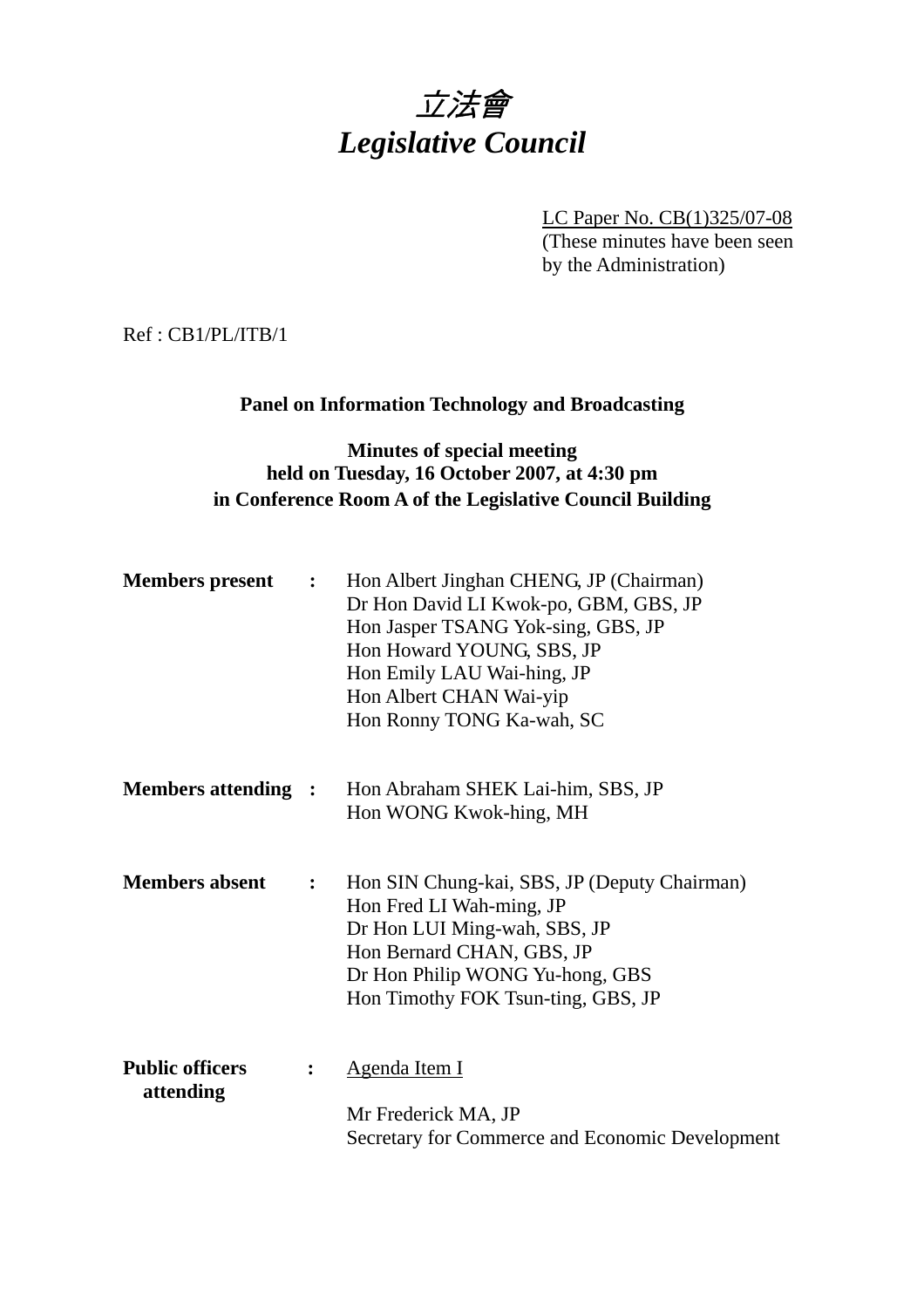Mrs Rita LAU, JP Permanent Secretary for Commerce and Economic Development (Communications and Technology)

Mr Alan SIU, JP Deputy Secretary for Commerce and Economic Development (Communications and Technology)

Mrs Marion LAI, JP Director-General of Telecommunications

Ms Gracie FOO, JP Acting Director of Broadcasting Radio Television Hong Kong

Mr Howard Dickson Government Chief Information Officer Office of the Government Chief Information Officer

Mr Anthony WONG, JP Commissioner for Innovation and Technology

Ms Maisie CHENG Commissioner for Television and Entertainment Licensing

#### Agenda Item II

Mr Alan SIU, JP Deputy Secretary for Commerce and Economic Development (Communications and Technology)

Mrs Marion LAI, JP Director-General of Telecommunications

Mr T F SO Assistant Director of Telecommunications (Support)

Mr Henry CHANG Head of Information and Communications Technologies Office of the Telecommunications Authority

**Clerk in attendance :** Miss Erin TSANG Chief Council Secretary (1)3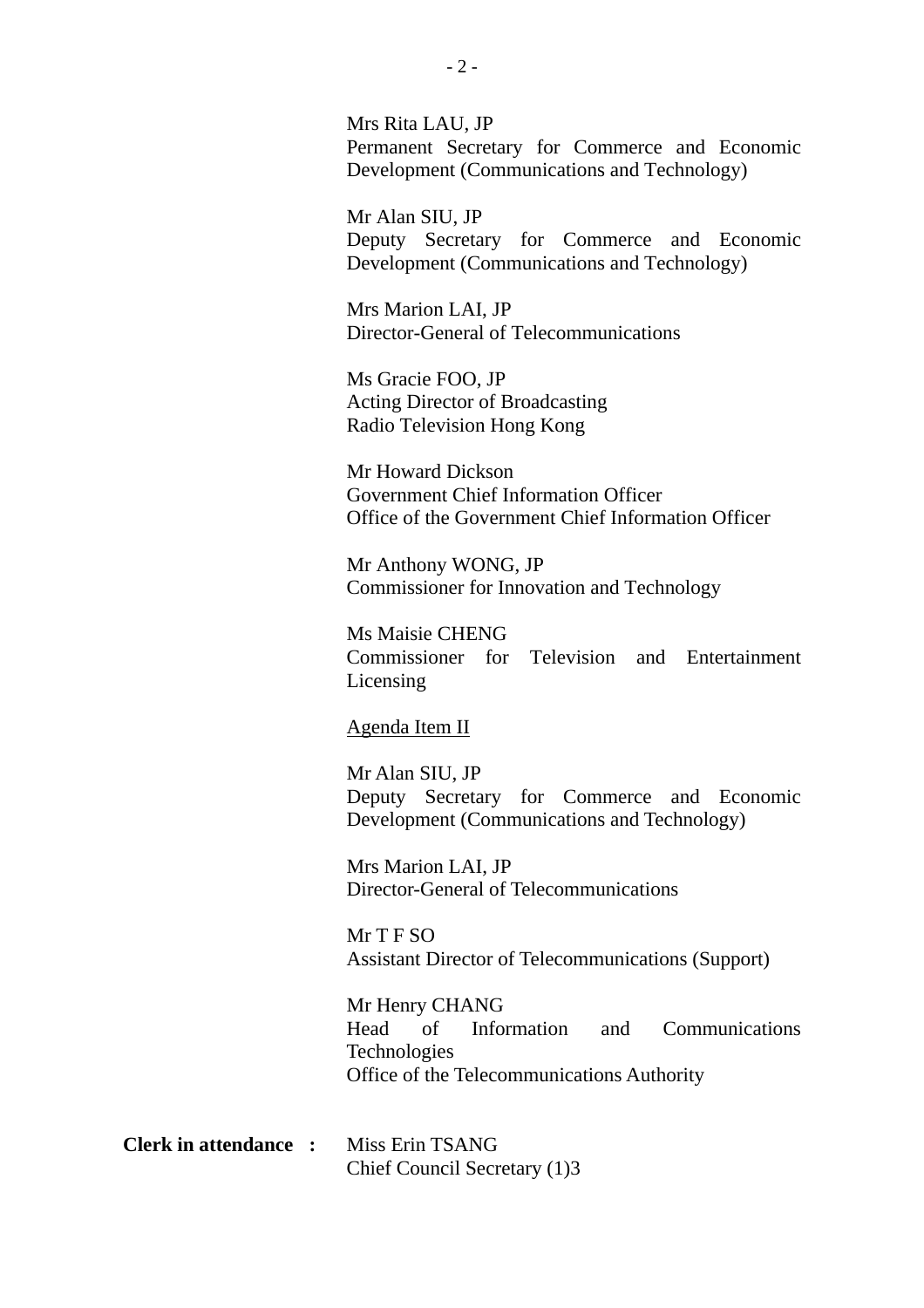| <b>Staff in attendance :</b> | Ms Pauline NG<br><b>Assistant Secretary General 1</b> |  |
|------------------------------|-------------------------------------------------------|--|
|                              | Ms Annette LAM                                        |  |

Senior Council Secretary (1)3

Ms Guy YIP Council Secretary (1)1

Ms May LEUNG Legislative Assistant (1)6

**I. Briefing by the Secretary for Commerce and Economic Development on relevant policy initiatives featuring in the Chief Executive's 2007-2008 Policy Address**  Action

| (LC Paper No. $CB(1)33/07-08(01)$ )             | -- Paper provided by<br>Administration |                       | the |
|-------------------------------------------------|----------------------------------------|-----------------------|-----|
| LC Paper No. $CB(1)78/07-08(01)$                | -- Speaking note of                    |                       | the |
| <i>(tabled at the meeting and subsequently)</i> | Secretary for Commerce and             |                       |     |
| <i>issued on 17 October 2007</i> )              |                                        | Economic Development) |     |

Other relevant documents

Two booklets provided by the Administration

- (a) Address by the Chief Executive at the Legislative Council meeting on 10 October 2007 -- "A New Direction for Hong Kong"; and
- (b) The 2007-2008 Policy Address -- "Policy Agenda".

#### Briefing by the Secretary for Commerce and Economic Development

 At the chairman's invitation, the Secretary for Commerce and Economic Development (SCED) briefed members on the policy initiatives relating to the Communications and Technology Branch of the Commerce and Economic Development Bureau in the 2007-2008 Policy Agenda. They included new and on-going initiatives with regard to creative industries, telecommunications and broadcasting services, film industry, information technology, and collaboration in science and technology with the Mainland.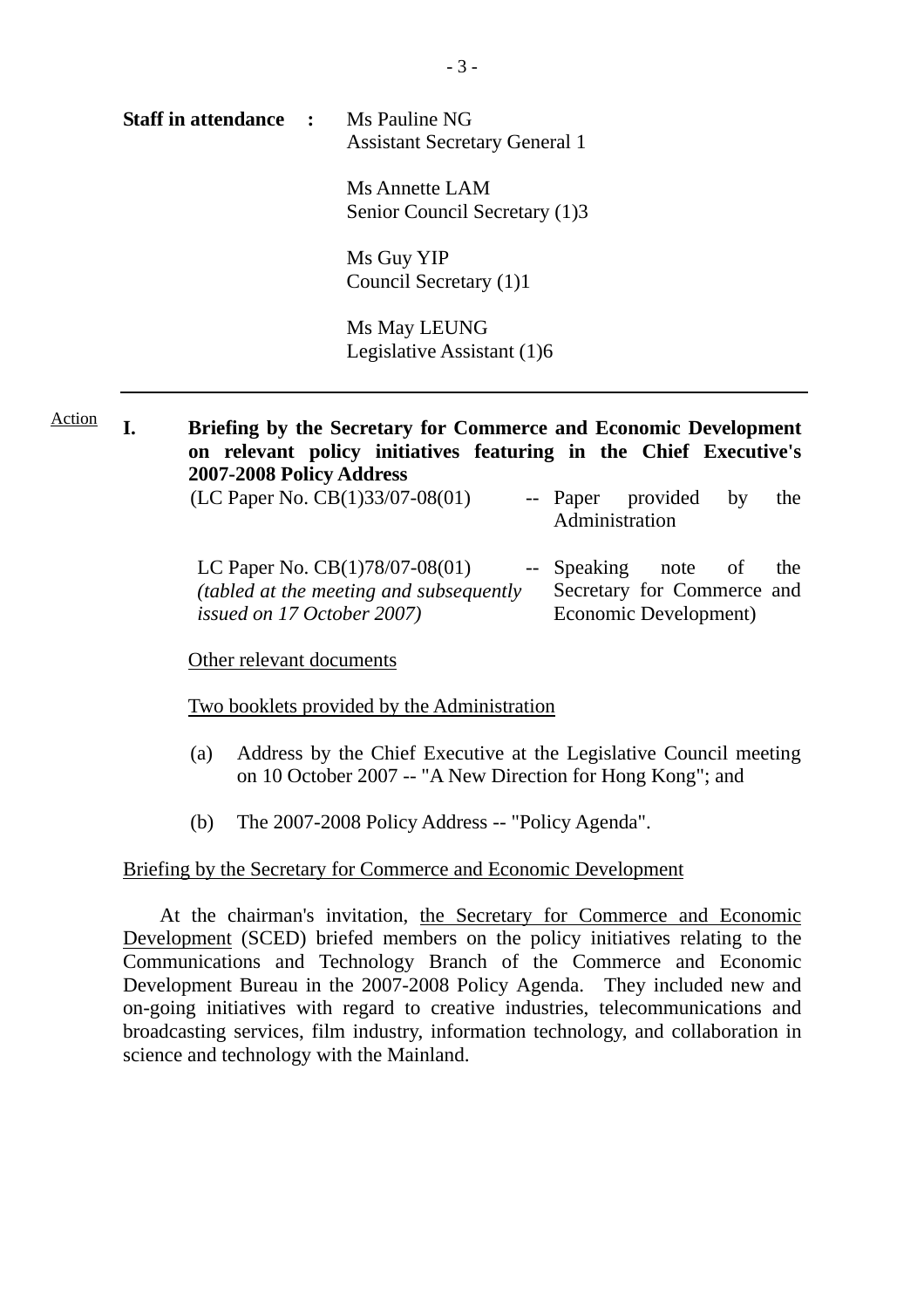Admin

#### Discussion

#### *Government Wi-Fi programme*

2. Noting that Wi-Fi Internet facilities were now available at the Hong Kong International Airport which he believed were free of charge, Mr Howard YOUNG enquired whether the Wi-Fi Internet facilities made available in some payphone kiosks in areas such as the Central were also free. He also asked whether the Government had any plans to use a distinct logo for the free public Wi-Fi services so that the public and in particular casual visitors could differentiate the free Wi-Fi services at Government premises from the wireless Internet services provided by commercial operators that had to be paid. He sought clarification from the Government on whether free Wi-Fi Internet services within Government buildings or in the vicinity such as the podium in the City Hall or areas adjourning the libraries were also accessible after office hours.

3. In response, Permanent Secretary for Commerce and Economic Development (Communications and Technology) (PS(CT)) explained that a provision of around \$200 million had been approved for providing free Wi-Fi Internet facilities to the public in 350 Government premises. As for commercial Wi-Fi Internet access services provided by private operators in places other than those selected Government premises, the public would have to pay for the services. The tendering exercise for the Government Wi-Fi programme was near completion. A series of publicity activities would be launched nearer the time of service roll-out to raise public awareness of the programme. She said that due consideration would be given to Mr YOUNG's suggestion for a distinct logo to provide a ready recognition of the free Government Wi-Fi access services. Government Chief Information Officer of the Office of the Government Chief Information Officer (GCIO/OGCIO) supplemented that the objective of the Government Wi-Fi programme was to provide free Internet access at public places as a public service. The Government had no intention of competing with the service provided by commercial operators. He undertook to ascertain whether areas in the vicinity of free Wi-Fi enabled Government premises such as areas outside the libraries and City Hall, etc were regarded as public places. He also undertook to provide information in writing after the meeting regarding Mr YOUNG's abovementioned enquiries on Internet access services at the Hong Kong Airport and payphone kiosks as well as the availability of free Internet access services within the Government buildings or in the vicinity after office hours.

#### *Radio, television and mobile phone coverage and reception at remote areas*

4. Referring to the aspiration for quality city and quality life advocated by the Chief Executive in the 2007-2008 Policy Address, Mr Abraham SHEK was concerned about the lack of improvement in the quality and reception of AM broadcasting in some districts, particularly the remote areas. He questioned whether the Government had any specific plans and time-table in the coming five years to enhance the quality of AM broadcasting to improve reception, particularly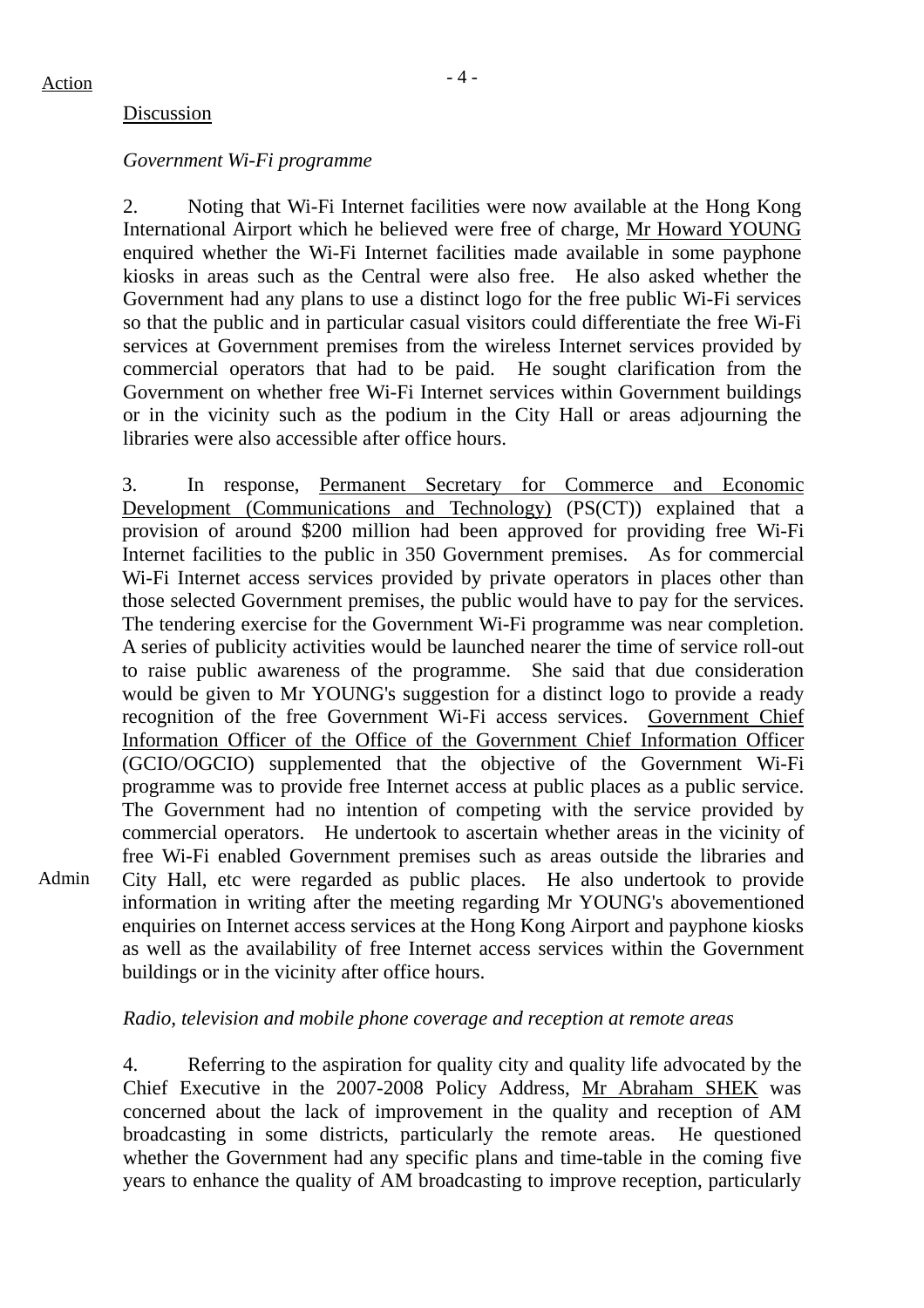Admin

for music channels. Noting the poor intermittent reception of AM and FM channels at remote places such as Tin Shui Wai, Tuen Mun and Southern Lantau, Mr Albert CHAN raised a similar concern.

5. In response, the Acting Director of Broadcasting of Radio Television Hong Kong (D of B (Atg)) acknowledged that some channels were available only under AM broadcasting and that the reception of AM broadcasting in some districts was sometimes unsatisfactory. She said that there was room for improvement and that facilities enhancement plans for different districts were drawn up for progressive improvement in reception quality. She said that three of the stations (i.e. Radio One, Two and Four) were using FM broadcasting, and the Administration was mindful of the need to make best utilization of radio spectrum. Referring to the "A-Power" and "Teen Power" to promote the use of the Internet by the elderly and teenagers respectively, she said that the public could also access both AM and FM radio programmes on the Internet. Mr Abraham SHEK was unconvinced and maintained that listening to radio programmes on the Internet might not suit the convenience of every one and that there should be an overall plan to improve the general reception of AM broadcasting so as to provide the public with more programme choices among the AM and FM channels. At the request of the Chairman, D of B (Atg) undertook to further study the issue and to furnish the Panel with supplementary information setting out its plan and time-table for improving AM and FM broadcasting transmission and reception.

6. Mr Albert CHAN expressed grave disappointment that some remote districts such as Yuen Long were still not covered by the free television (TV) programmes of the two domestic free television programmes service licensees, namely Asia Television Limited (ATV) and Television Broadcasts Limited. He said that despite claims of Hong Kong being a vibrant economy and a regional technology hub, Hong Kong was regrettably lagging behind time and was more backward than the Mainland where even people in Tibet and Xinjiang could access free TV broadcasting. In this connection, Mr WONG Kwok-hing stated that as reflected by residents of Tung Chung, poor reception of ATV programmes with problems of snowing and ghosting was a very common phenomenon in Tung Chung area. Complaints to the ATV did not seem to have resulted in any improvement. He enquired what measures the Government would take to improve the situation.

7. In response, Deputy Secretary for Commerce and Economic Development (Communications and technology) (DS(CT)) said that the Bureau was liaising with the Yuen Long District Office to explore reception improvement works in Yuen Long area under the rural works programme**.** He further advised that the commencement of digital terrestrial television broadcasting by end 2007, with its first phase of service roll-out covering up to 50% of Hong Kong including East Lantau Island, would bring about improved audio-visual quality and fewer reception problems including snowing and ghosting. DS(CT) undertook to update the Panel on the progress of the improvement work in Yuen Long area, and to report to the Panel the outcome of follow-up with ATV on reception in Tung Chung area.

Admin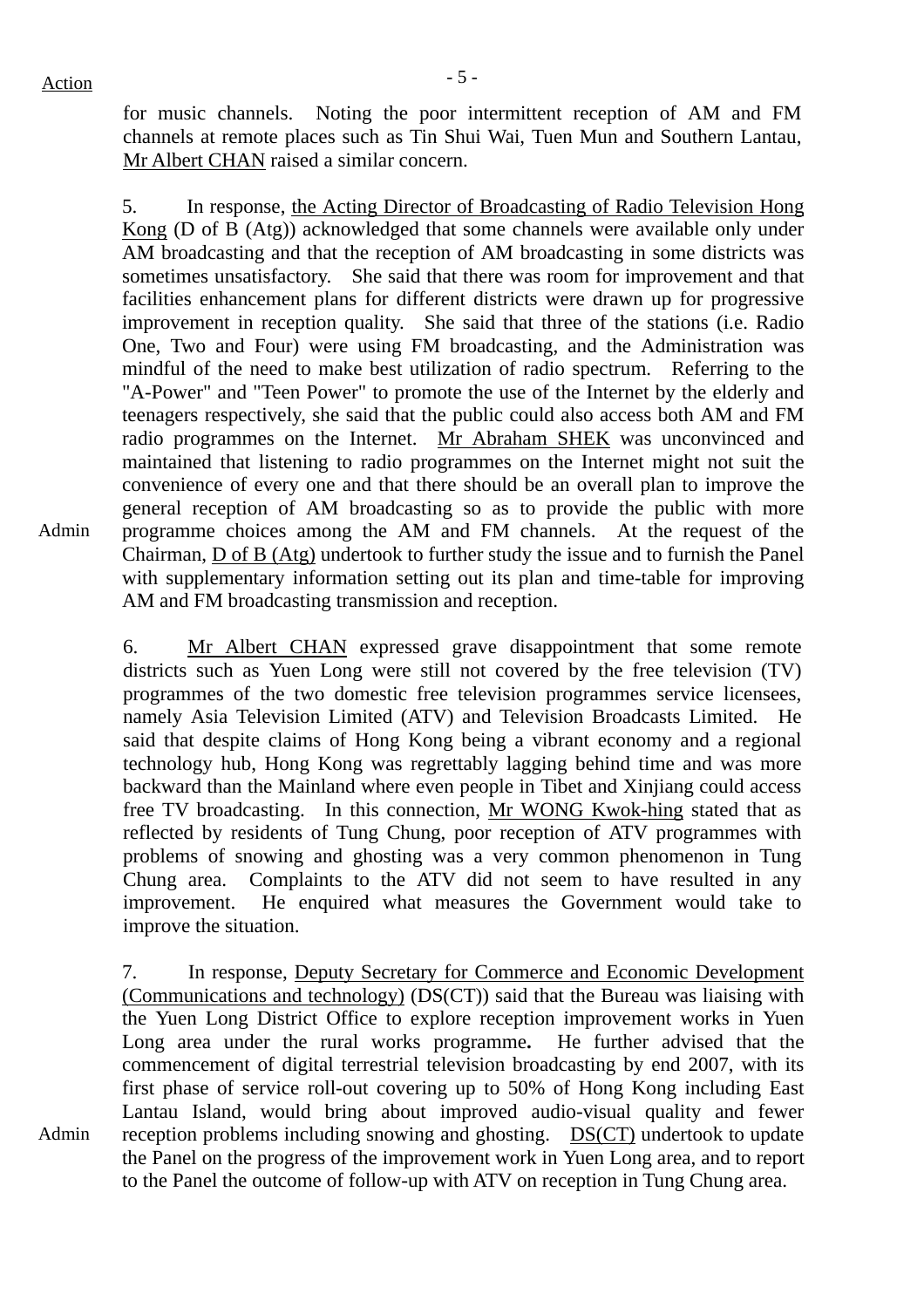8. On the use of mobile phone, Mr Albert CHAN and Mr WONG Kwok-hing noted with grave concern that in Tung Chung and southern Lantau, mobile phones could only receive signals of the Mainland networks, and one had to dial Hong Kong's area code of 852 before dialling 999 for emergencies services. Director-General of Telecommunications (DG of T) explained that this was due to stronger Mainland network signals over those of the Hong Kong networks in certain areas close to the Mainland. She said that the Administration had a standing arrangement to resolve cross-border interference issues with the relevant Mainland authorities. On the coverage of mobile phone networks, she elaborated that the licensing conditions and requirements did not specify in detail the coverage to be provided by each mobile phone operator. Moreover, mobile phone service providers were not subject to the universal service obligation which at present was applicable to one fixed line network operator only. She, however, pointed out that in view of the keen market competition, she believed market players would be driven by market forces to seek a bigger market share through improving their network coverage and related facilities. The Chairman suggested that pending longer-term solutions, sign-boards should be erected in the areas concerned to draw the public's attention on how to dial for emergency services. DG of T noted the suggestion.

9. Mr Albert CHAN, however, did not subscribe to the explanation. He said the reception quality of radio and television programmes and the coverage of mobile phone network were daily bread and butter issues. The Government should help to safeguard the public's right of enjoyment and promote quality life by standardizing service quality of all providers and setting a time-frame for universal coverage for the whole territory. He considered it unacceptable for the Government to evade its responsibility under the pretext of the so-called commercial principles for the market forces to regulate the market. He said that it was remiss of the Administration not to have issued any policy directives to redress the problems amidst boasts of good governance. He called on SCED to formulate policy guidelines and implementation strategies on concrete measures to bring forth improvement in these respects. He suggested that if need be, the Administration should consider injecting public funds to set up transmission towers and providing the essential infrastructural facilities for improvement.

10. SCED thanked members for the views expressed and undertook to conduct policy review on the matters raised.

## *Review on public service broadcasting and the future of RTHK*

11. Referring to the review of public service broadcasting (PSB), Ms Emily LAU sought clarification from the Administration on whether the public consultation to be conducted by the Government by end 2007 would include the future of RTHK. She said that the matter had been discussed at the Legislative Council and there was a general consensus on the need for PSB in Hong Kong, and that RTHK which had all along been performing a PSB role should be given the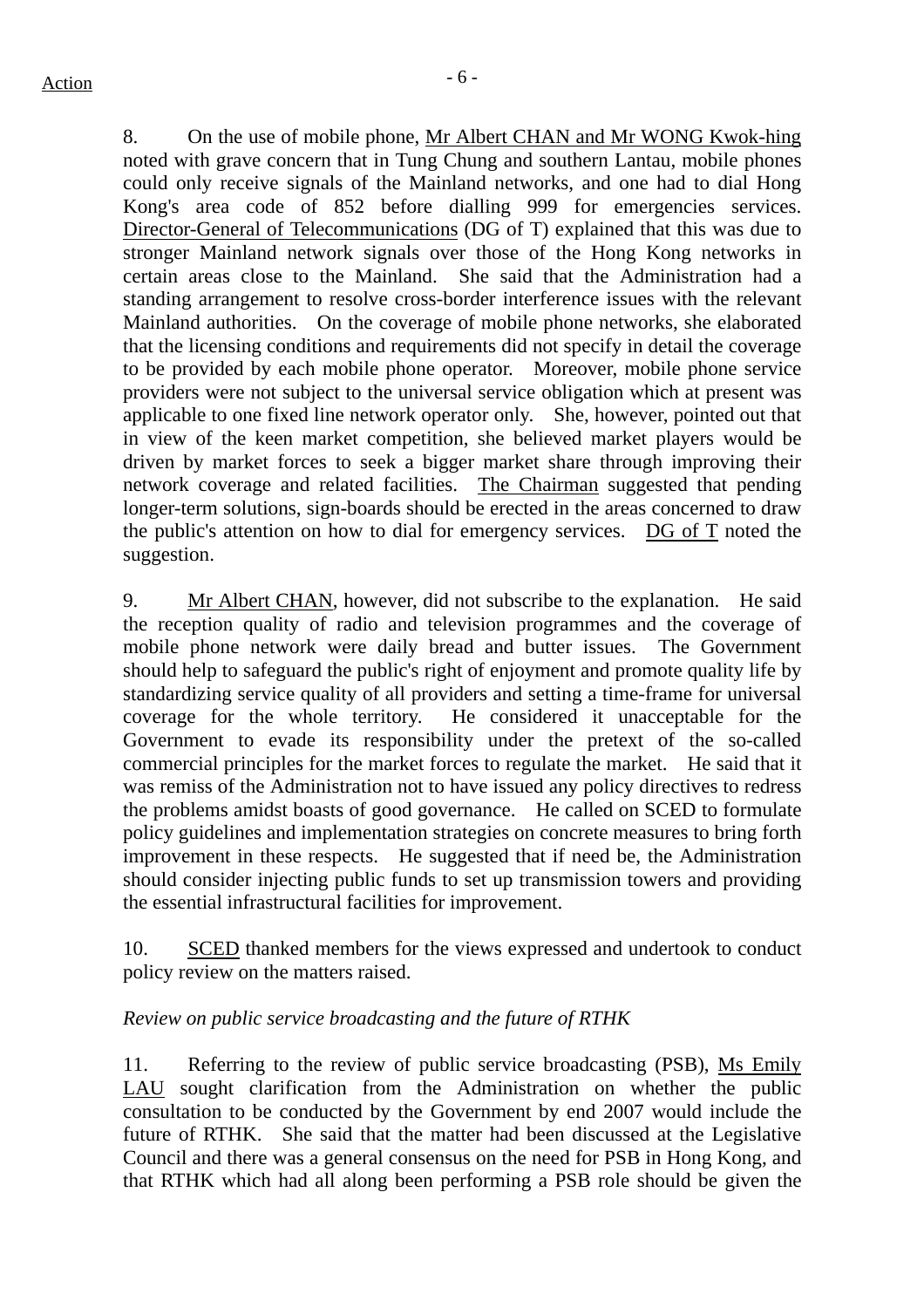opportunity to be transformed into a bona fide public broadcaster to continue and further develop its role as a public broadcaster. The majority of the deputations received by the Panel on the review of PSB supported the transformation of RTHK into a public service broadcaster. As such, the Administration should not base its consultation solely on the recommendations of the Committee on Review of Public Service Broadcasting which had advised against the transformation of RTHK without making a thorough analysis of the pros and cons of transformation. She hoped that, unlike the Government consultation on constitutional reform, the Administration would set out clear-cut options on the future development of PSB and the future role of RTHK for public consultation.

12. On the scope of public consultation on PSB, the Chairman referred members to paragraph 21 of the Administration's paper (LC paper no.  $CB(1)33/07-08(01)$  which stated that the consultation document would also include the future role of and arrangements for RTHK. SCED affirmed in this respect.

13. Ms Emily LAU enquired about the time-table for the PSB review and the duration of the public consultation. She remarked that the public and the RTHK staff were concerned whether the matter would be dragged on indefinitely. The Chairman was also concerned whether the Administration would accord priority to the review and public consultation.

14. In response, SCED and PS(CT) stressed that the Government had made a clear pledge to conduct an extensive, open and transparent consultation by end 2007 to widely engage all stakeholders and the public in mapping out the way forward on the development of PSB and to decide on the implementation details. As the issue was of major public concern and with a significant and far-reaching impact on the community, the Administration would allow sufficient time for all stakeholders, including the management and staff of RTHK and the public, to express their views and deliberate on the issues prior to the formulation of policy directives for implementation. SCED highlighted that public consultation was the first step to take the matter forward and the review would be processed in accordance with the established procedures. The time-table for the review was not yet finalized and the Administration had no pre-determined stance. He hoped members would appreciate that it was impracticable at the present stage for the Government to commit to a specific time-frame on the completion of the review. He assured members that RTHK would continue to operate as usual and that the Administration would have the best interests of the public at heart.

## *Recruitment for the post of Director of Broadcasting of RTHK*

15. Ms Emily LAU enquired about the recruitment for the post of the Director of Broadcasting and was concerned about the synchronization of recruitment with the review and the public consultation on PSB including the future role of RTHK. SCED said that the recruitment firm commissioned by the Administration would start processing the applications after the close of application on 26 October 2007.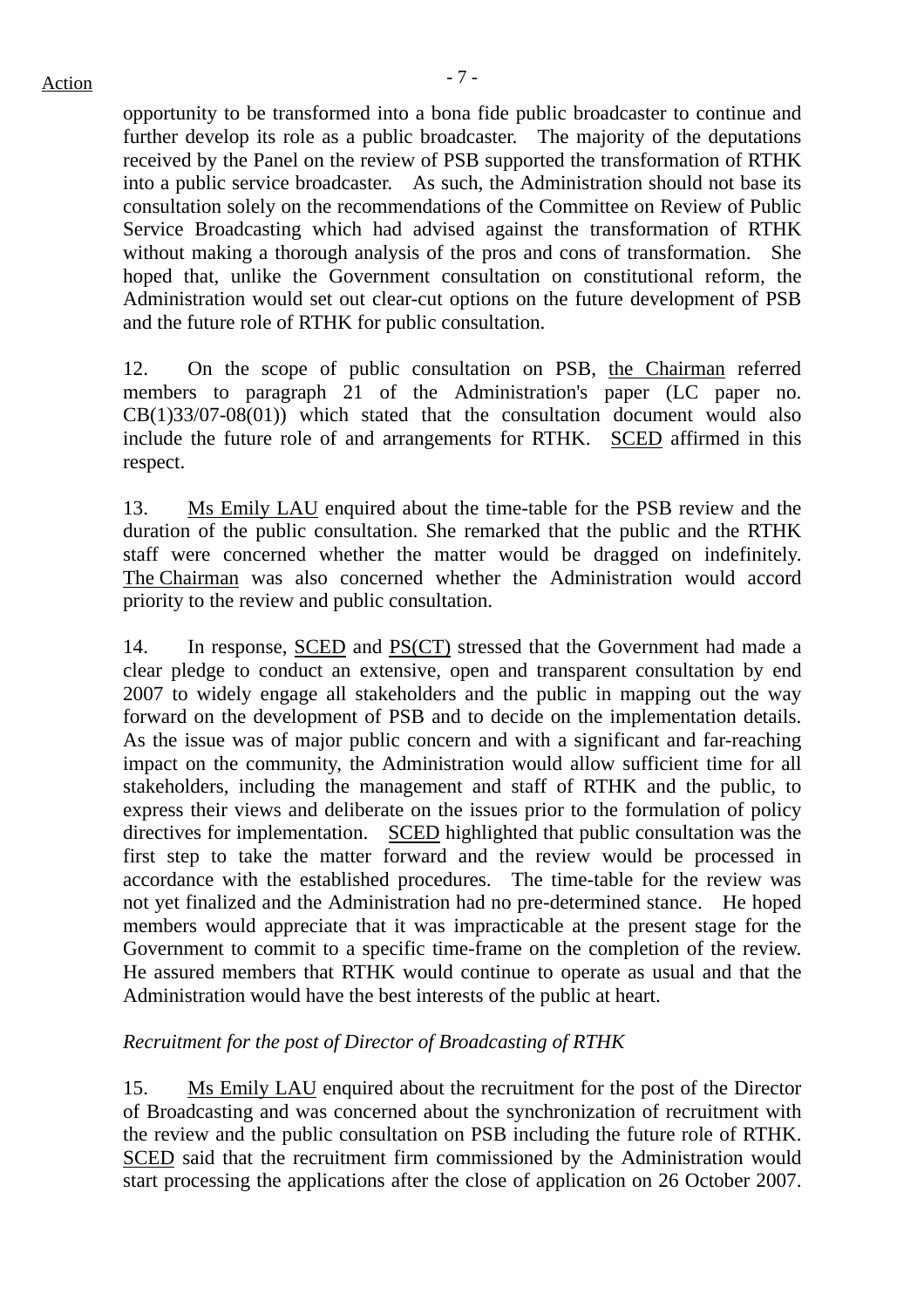The post was also open to internal application. A selection Panel comprising PS(CT); Mr Francis HO, ex-Permanent Secretary for Commerce, Industry and Technology (Communications and Technology); and Mr Andrew WONG, Permanent Secretary for the Civil Service, would conduct the selection interview. The time-frame required to fill the post would depend on whether any candidate was found suitable and the availability of the candidate selected. SCED believed that the timing of the recruitment for the post which would be on a 2½-year term would tie in well with the timing of the review and public consultation on PSB. Regarding Ms Emily LAU's concern whether the job description of the post would include a review of the role of and the future of RTHK, PS(CT) affirmed that regardless of the outcome of the review on whether RTHK would be transformed into a public broadcaster or otherwise, whoever taking up the post would be responsible for handling the transition related issues of RTHK.

16. Ms Emily LAU enquired that in the event that a serving civil servant was selected for the post, whether he/she would be required to resign from the civil service, and whether he/she could return to the civil service upon completion of the term of appointment. PS(CT) said that a serving civil servant found suitable for the post would not be required to resign from the civil service. She stressed that as many variables could be involved, such as whether the selected candidate was on contract terms or on permanent establishment, and whether a promotion in rank was involved etc, it was difficult and impracticable to exhaust all possibilities. She nevertheless assured members that in the event a serving civil servant was selected for the post, the appointment would be processed in accordance with the established Civil Service Regulations, taking into account the unique circumstances and background of the selected candidate.

#### *Development of the film industry*

17. Members noted that funds from the \$300 million Film Development Fund (FDF) to help finance the production of small-to-medium budget films were expected to be released to the first batch of successful applicants by end 2007 or early 2008. Ms Emily LAU said that she was given to understand that the pay for the filming crew including film directors, particularly new graduates looking for work experience, was exceedingly low in spite of the long working hours. She urged SCED to look into the matter and consider the possibility of setting a reasonable minimum wage for filming personnel engaged in FDF-funded production. In response, SCED said that it was not appropriate to specify or impose the wage rate for filming crew in FDF-funded film production. He considered it best for the market to decide on the appropriate and reasonable rate for the film industry. As little statistics on the prevailing wage rate was available, SCED requested Ms Emily LAU to provide the information she had on hand for reference.

18. Noting that a Batman film would be doing location shooting in Hong Kong in November 2007 and that the Government had a policy of encouraging the shooting of overseas films in Hong Kong, Ms Emily LAU was concerned whether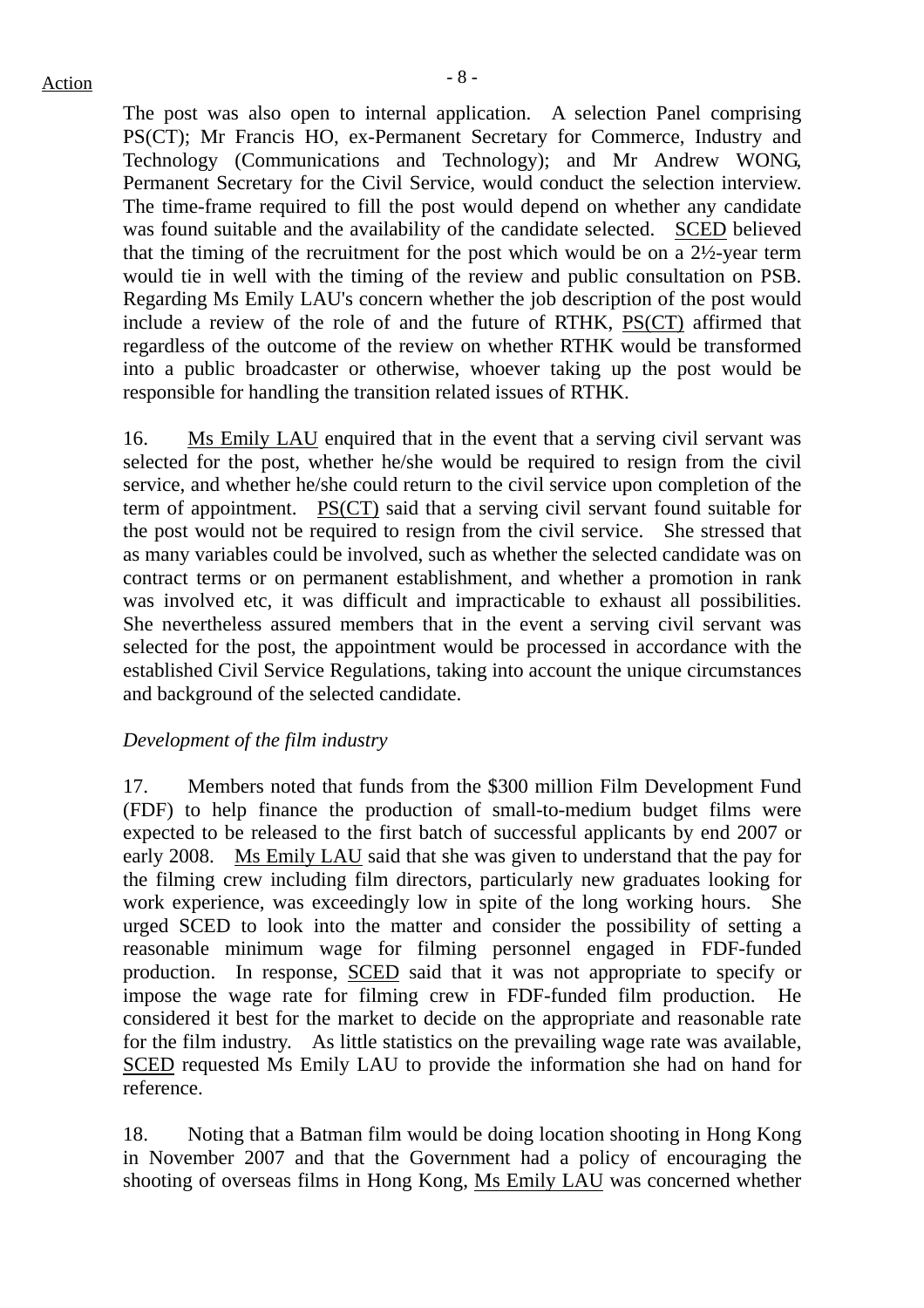local film makers would also receive similar assistance and convenience as rendered to overseas film makers. In response, SCED stressed that overseas film production companies would not be given any preferential treatment in respect of location shooting, and that all film makers, overseas and local alike, were subject to the same application procedures for obtaining approval of the Hong Kong Police and other relevant departments. Commissioner for Television and Entertainment Licensing (C for TELA) supplemented that the intention of attracting foreign filming activities to come to Hong Kong was to promote Hong Kong. She reiterated that local and overseas film makers were treated alike, and added that the Film Services Office set up since the 1990s had been rendering free assistance to both local and overseas film production companies on film production and location shooting issues including arranging shooting locations. PS(CT) supplemented that to promote the long-term development of the film industry, the Film Services Office was established under TELA and the Film Development Council was set up to facilitate film production and movie shoots and in particular, to coordinate matters related to location shooting such as road closure. Such services were welcome by the film industry as film production companies no longer had to approach different departments on their own.

19. Citing the impact of "Lord of the Ring" on the tourism of New Zealand as an example, the Chairman opined that facilitating the shooting of quality overseas films in Hong Kong would help boost tourism business in Hong Kong.

#### *Implementation of E-forms*

20. Mr Albert CHAN expressed grave disappointment that not all the Government forms were down-loadable on the Internet. He strongly requested the Government to set a date for all Government forms to be posted on web.

21. In this regard, the Chairman remarked that the issue had been discussed several times at the Panel meetings and he understood that the OGCIO had been in close liaison with the relevant Government departments/bureaux to co-ordinate the uploading of the outstanding forms on the Internet. SCED said that the matter would be taken up by the Steering Committee on e-Government chaired by the Financial Secretary. SCED agreed to expedite the uploading of forms on web as far as practicable, and GCIO undertook to update the Panel on developments.

*Global positioning service* 

Admin 22. Mr Albert CHAN noted with concern that global positioning service (GPS) which was common in some cities on the Mainland was not yet available to drivers in Hong Kong, and asked for a specific implementation time-table. SCED undertook to convey Mr CHAN's concern to the Secretary for Transport and Housing for follow-up.

Admin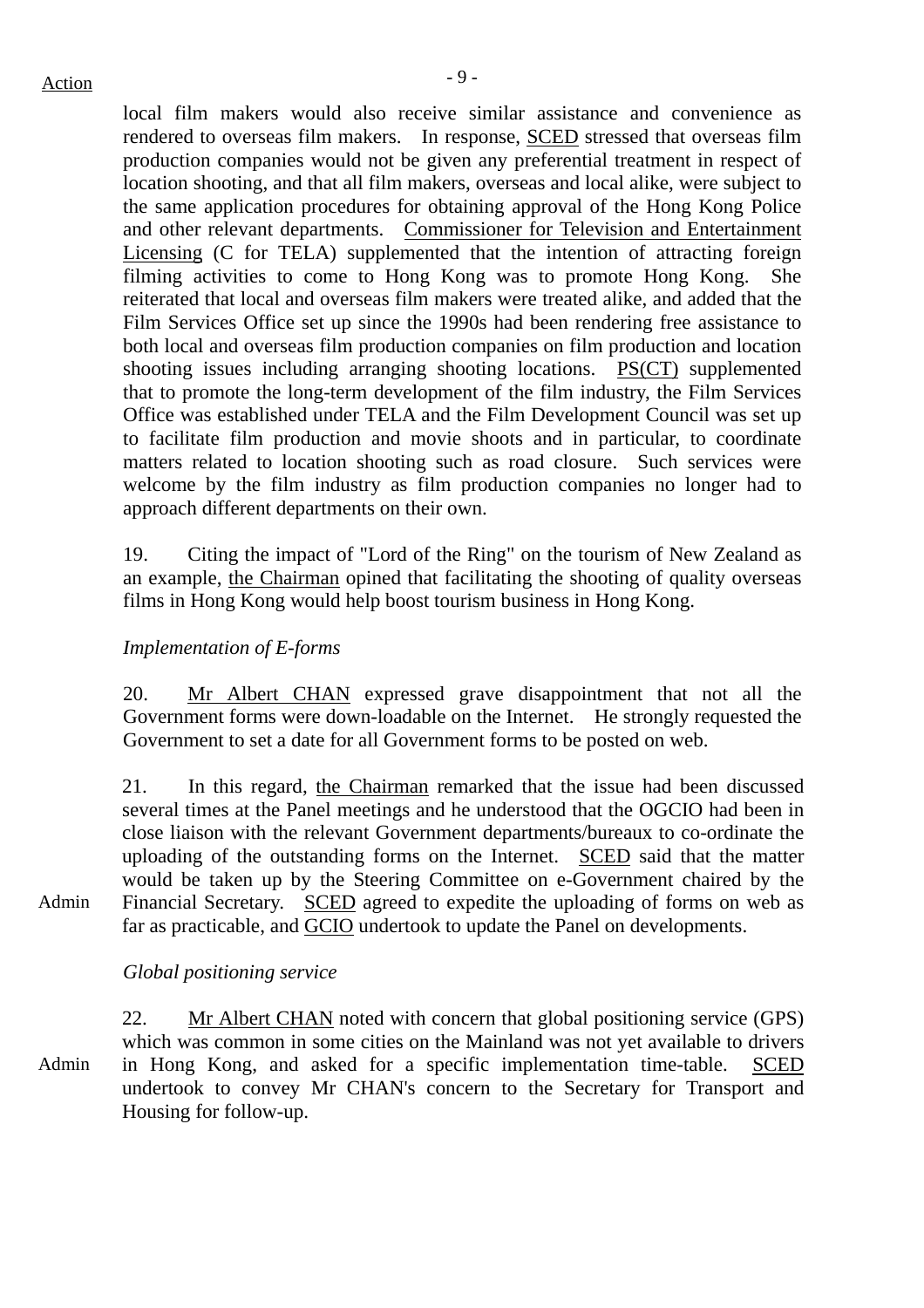## *Compensated dating on the web*

Admin 23. Mr WONG Kwok-hing raised concern about the recent press reports about some youngsters, especially teenage girls, seeking to offer compensated dating service/paid companionship via the web. The Chairman concurred that this was an important issue that ought to be followed-up by the Administration. He, however, indicated that the matter would more appropriately be dealt with by the Home Affairs Bureau. He requested SCED to convey members' concern to the responsible bureau, and to liaise with the respective Principal Officials for follow-up action. In this connection,  $\underline{D}$  of  $\underline{B}$  (Atg) said RTHK had produced an educational TV series entitled "Sex Education". The recent press reports were related to one of the episodes targeting youngsters and nurturing their positive attitude towards sex. C for TELA said that up till now, TELA had not received any complaints related to compensated dating on the web. She added that on the basis of the information reported in the newspapers, follow-up under the provisions of the Control of Obscene and Indecent Articles Ordinance (Cap. 390) was not deemed necessary at the present stage. Nevertheless, she remarked that TELA would keep in view the issue.

## Summing Up

24. SCED thanked members for the opportunity to exchange his views with the Panel on the relevant new and on-going policy initiatives and looked forward to continued communication in the future. He assured members that the Administration would take note of members' views in expediting development in creative industries, telecommunications, broadcasting and information technology in Hong Kong.

**II. Implementation of the Unsolicited Electronic Messages Ordinance and Draft Code of Practice to be made under the Unsolicited Electronic Messages Ordinance** 

| (LC Paper No. $CB(1)33/07-08(02)$ ) | Administration  | -- Paper provided | by | the |
|-------------------------------------|-----------------|-------------------|----|-----|
| LC Paper No. $CB(1)33/07-08(03)$    | Administration) | -- Paper provided | hv | the |

Presentation by the Administration

25. At the invitation of the Chairman, Director-General of Telecommunications (DG of T) briefed members on the phased implementation of the Unsolicited Electronic Messages Ordinance (UEMO) (Cap. 593) passed in May 2007. She highlighted the details of the Do-Not-Call Registers (DNCs) to be established under the UEMO and the phased publicity for the Phase Two commencement. Members noted that Phase One of the implementation which prohibited the use of unscrupulous methods for sending unsolicited commercial electronic messages by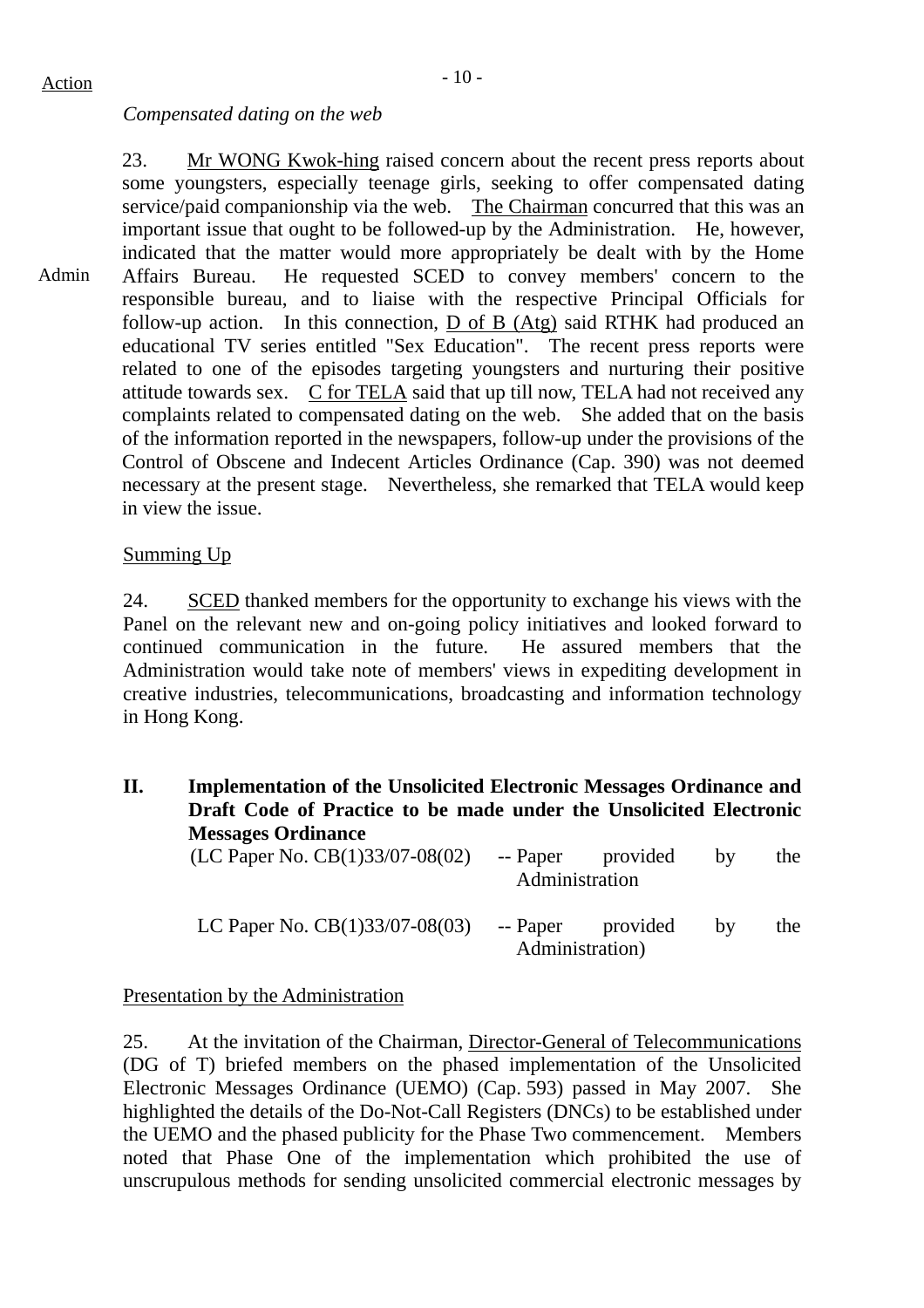professional spammers and fraudulent activities for sending commercial electronic messages had come into force on 1 June 2007. Phase Two Implementation of the UEMO relating to the rules for sending commercial electronic messages, covering the provision of accurate sender information, prohibition of withholding the calling line identification, provision and honouring of unsubscribe facility/request, and the prohibition of sending commercial electronic messages to telephone/fax numbers listed on a DNC was targeted to commence on 22 December 2007. The Unsolicited Electronic Messages Regulation (Regulation) and the code of practice (CoP) would also come into operation on the same day. The one-month public consultation on the CoP had ended on 8 October 2007. The Telecommunications Authority (TA) was studying the twelve submissions received and planned to issue the finalized CoP in late October or early November 2007.

### Discussion

## *Monitoring and enforcing the implementation of the UEMO*

26. Referring to the experience of receiving person-to-person commercial marketing calls on the mobile phone during his recent trip to Europe, Mr Ronny TONG asked what mechanism the Government had put in place to monitor the implementation of the UEMO, and enquired whether statistics were available to gauge the effectiveness of the implementation.  $\overline{DG}$  of  $\overline{T}$  advised that the Administration had closely monitored the situation since the commencement of the Phase One of the UEMO in June 2007. Up to end September 2007, around 1,000 reports had been received of which about 2% involved person-to-person calls that were not regulated by UEMO. She pointed out that although the majority of the reports were related to Phase Two of the UEMO which had yet to come into operation, TA had taken the initiative to draw the attention of marketing companies in question to the impending Phase Two implementation and also to explain to the informants. She added that 200 blank SIM cards had been used to monitor the frequency of promotional calls. Statistics showed that the frequency of calls before and after the commencement of Phase One remained steady at less than one call per month per SIM card for person-to-person promotional calls.

27. Mr Ronny TONG opined that the use of blank SIM cards might not be an effective monitoring device to reflect accurately the extent of the problem as commercial marketing companies probably had their specific personal details in making marketing calls. He urged the Administration to step up its effort in combating the problem of spamming. In this regard, Deputy Secretary for Commerce and Economic Development (Communications and Technology) (DS(CT)) assured members that the fight against spamming would not stop at the enactment of the legislation. To continue the effort in this respect, an anti-spamming task force comprising representatives from various sectors of the community, including chambers of commerce, electronic marketing industry associations, electronic communications industry associations, consumer groups and Legislative Council would be set up to assist the Government in monitoring the effectiveness of the legislation, to advise the Government on the strategies to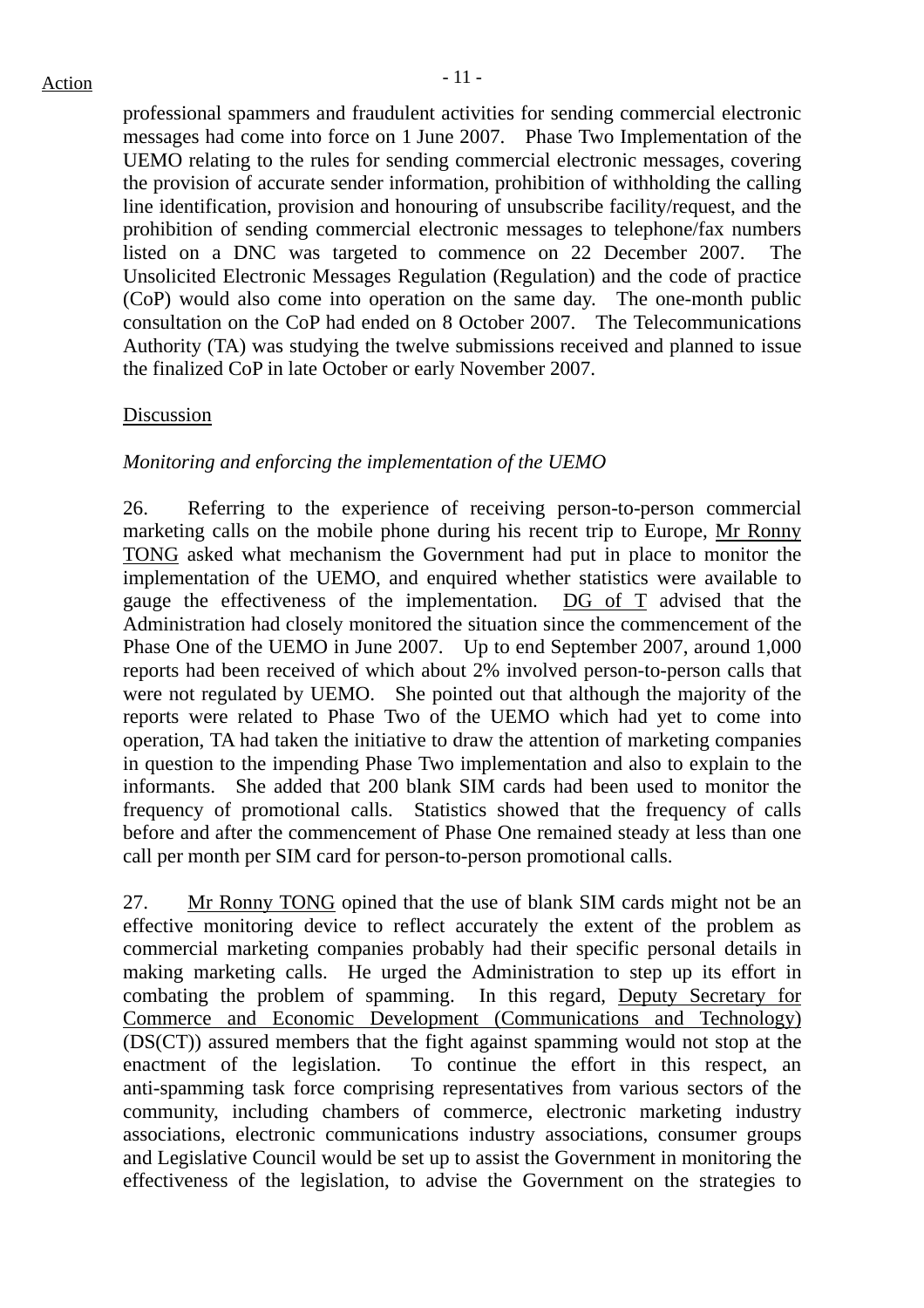further tackle the problem of unsolicited electronic messages, and to enhance public awareness of the rights and responsibilities of senders and recipients.

28. Noting that 1,000 reports had been received from June to end September 2007, Ms Emily LAU was concerned that with increased publicity and public awareness of spamming, whether there would be sufficient manpower resources to handle within a reasonable period of time the reports/complaints received particularly when Phase two of the UEMO came into operation. DG of T said that the Administration would draw on the experience of the Australian Government and adopted a targeted enforcement approach by maintaining a streamlined enforcement team focusing on more serious cases. She said that the existing establishment of four staff directly involved in handling the reports would be doubled to eight when UEMO came into full operation. She believed that such staffing provision would be sufficient at the present stage. DS(CT) added that statistics for the period from June to end September 2007 showed that the number of complaints were on the decline.

## *Publicity drive to enhance public awareness*

29. On enhancing public awareness of the phased implementation of the UEMO, Mr Ronny TONG enquired about the education and publicity activities to be conducted by the Administration and the estimated budget for the publicity effort. DG of T and Assistant Director of Telecommunications (Support) (AD of T(S)) said that a budget in the region of a few million dollars had been set aside for an extensive education and publicity campaign for the industry and the general public. Two industry briefings on the overall regulatory framework had been conducted by the Office of Telecommunications Authority in July 2007. More briefings had been scheduled for October and November 2007 and would be conducted upon requests from various industry segments. Publicity activities for the general public including TV and radio Announcement of Public Interests, poster advertisements at Mass Transit Railway stations, newspaper advertisements and online advertisements specifically on DNCs would be launched nearer the commencement of the pre-registration and operational date of DNCs.

## *Commencement date of pre-registration and operational date of do-not-call registers (DNCs)*

30. In response to the Chairman's enquiry on when the public could make use of the DNCs, DG of T advised that in view of the large number of telephone/fax numbers currently in use in Hong Kong, which amounted to around 14 million, the three DNCs in respect of fax, short messages, and pre-recorded messages would be launched in phases; and a commencement date for pre-registration and an operational date (as tentatively stated in para 7 of the Administration Paper LC No.  $CB(1)33/07-08(02)$  had been set for each DNCs. Members of the public wishing to inform senders (electronic marketers) of commercial electronic messages of their wishes as not to receive any commercial electronic messages could register their fixed/mobile/fax number on the respective DNCs any time after the